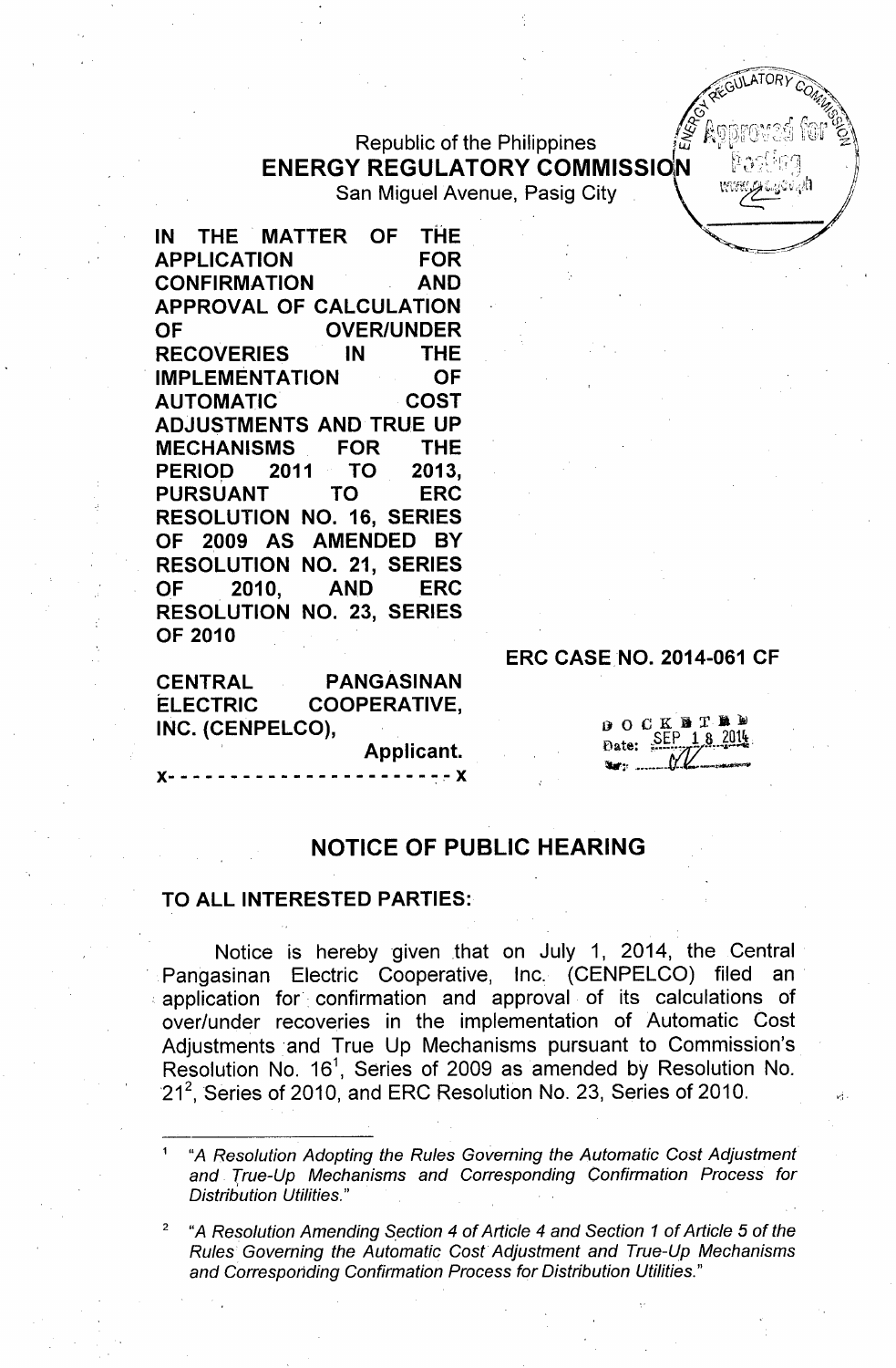In the said application, CENPELCO alleged, among others, that:

- 1. It is a non-stock, non-profit electric cooperative, duly organized and existing under and by virtue of the laws of the Republic of the Philippines, with principal office at Padilla Street, San Carlos City, Pangasinan;
- 2. It is the holder of an exclusive franchise issued by the National Electrification Commission (NEC), to operate an electric light and power distribution service in San Carlos City and certain Municipalities of Aguilar, Alcala, Basita, Bautista, Bayambang, Binmaley, Bugallon, Labrador, Lingayen, Malasiqui, Mangaldan, Mangatarem, Sual and Urbiztondo, all in the Province of Pangasinan;
- 3. The Commission's Resolution No. 16, Series of 2009. as amended by Resolution No. 21, Series of 2010 establishes the procedure for the automatic recovery or refund of pass through costs and the confirmation process that would govern the automatic cost adjustment and true-up mechanisms approved by the Commission, with the objective of ensuring appropriate recovery of the pass through costs in an efficient manner and to put in place a fair and transparent process for the confirmation of the automatic cost adjustments implemented by Distribution Utilities and the true-up of other pass-through charges, involving Generation Rate, Transmission Rate, System Loss Rate, Lifeline Rate Recovery, Inter-Class Cross-Subsidy Removal, Treatment of Prompt Payment Discount, as the case may be. ERC Resolution 23, Series of 2010, on the other hand, adopts the rules implementing the discounts to qualified senior citizen end-users and subsidy from subsidizing end-users on electricity consumption.
- 4. Applying the formulas provided under Resolution 16, Series of 2009 as amended by Resolution 21, Series of 2010 and Resolution 23, Series of 2010, applicant made calculations of the over recoveries charged or under- recoveries incurred as against its customers, in the implementation of the foregoing automatic cost adjustments and true-up mechanisms, covering the period January 2011 to December 2013;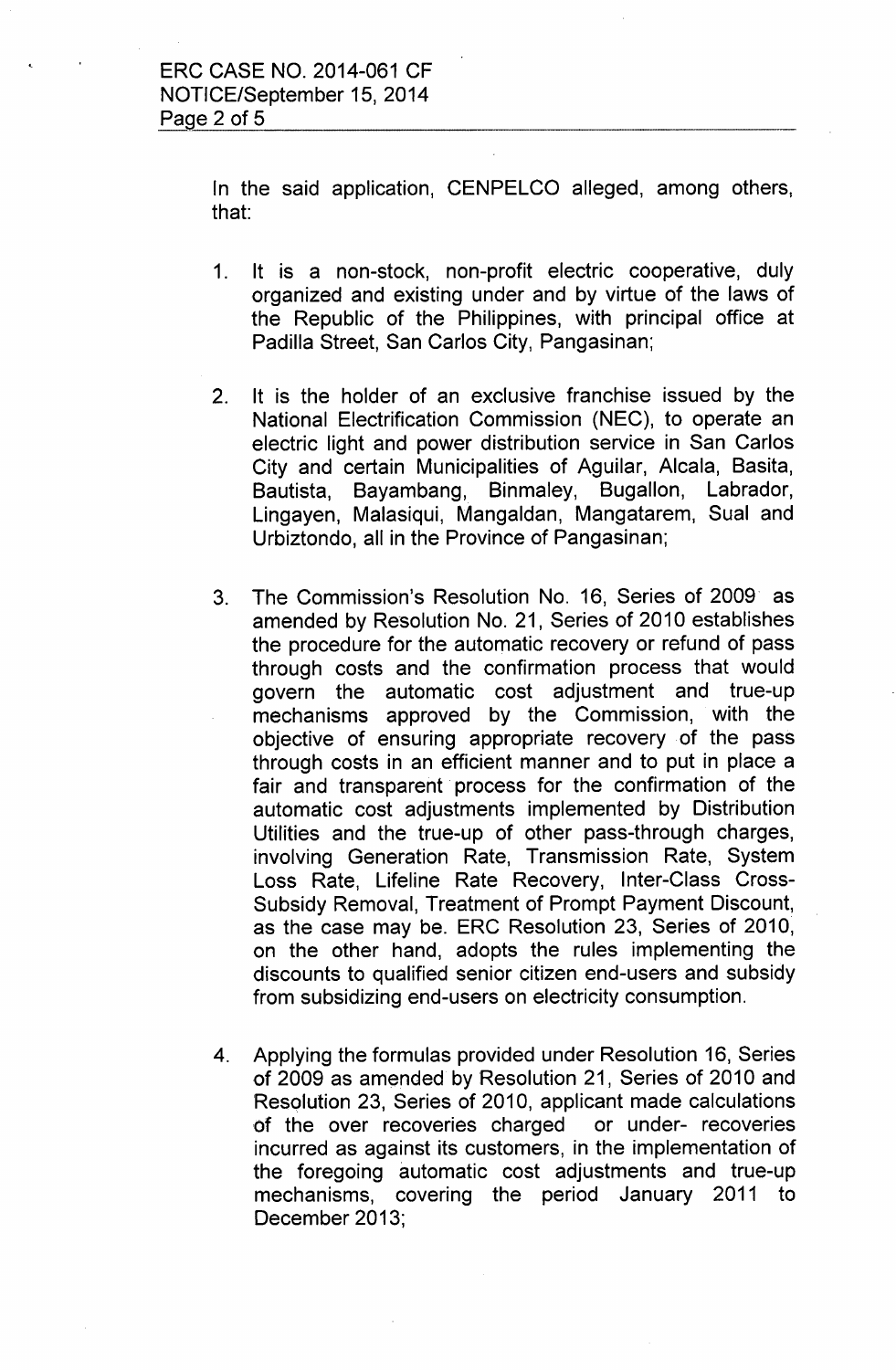5. Results of its calculations are presented hereunder, as follows:

|                                                  | <b>Allowable Cost</b> | <b>Actual Revenue</b> | (Over)/Under       |
|--------------------------------------------------|-----------------------|-----------------------|--------------------|
|                                                  | (PhP)                 | 'PhP)                 | Recovery (PhP)     |
| <b>Generation Rate (GR)</b>                      | 3,660,591,248.25      | 3,726,714,169.34      | (66, 122, 921.09)  |
| <b>Transmission Rate (TR)</b>                    | 827,207,956.28        | 842,964,812.88        | (15,756,856.60)    |
| System Loss Rate (SLR)                           | 684,827,092.86        | 717,863,006.81        | (33,035,913.95)    |
|                                                  | Discount (PhP)        | Subsidy (PhP)         |                    |
| Lifeline Rate (LR)                               | (34, 038, 012.35)     | 36,669,473.89         | (2,631,461.54)     |
| Senior Citizen<br><b>Discount</b><br>and Subsidy | (736, 439.96)         | 752,600.93            | (16, 160.97)       |
| <b>Net Results</b>                               |                       |                       | (117, 563, 314.15) |

A summary of the results of individual computations on the foregoing pass through charges is attached hereto and made an integral part hereof as Annex "A":

- 6. In support of the computations made, applicant is submitting the following data and documents, labelled together and made integral part hereof as Annex "B", to wit:
	- a) Supplier and Transmission Data Sheet;
	- b) Statistical Data Sheet;
	- c) Implemented Rates Data Sheet;
	- d) Power Bills of Power Suppliers;
	- e) Official Receipts issued by Power Suppliers;
	- f)Breakdown of Payments with Official Receipts;
	- g) Debit/Credit Memo of Power Suppliers;
	- h) NGCP Invoices;
	- i)Official Receipts issued by NGCP;
	- j) Breakdown of Payments with Official Receipts;
	- k) Debit/Credit Memo issued by NGCP;
	- I)MFSR (Sections B and E); and
	- m) Consumer Bills of Lifeliners (per level), Non-Lifeliners per customer class, and Senior Citizens (per level); and
- 7. It prays that, after due notice and hearing, its calculations of over or under-recoveries in the implementation of certain automatic cost adjustments and true-up mechanisms covering the period January 2011 to December 2013 pursuant to the Commission's Resolution 16, Series of 2009 as amended by Resolution 21, Series of 2010 and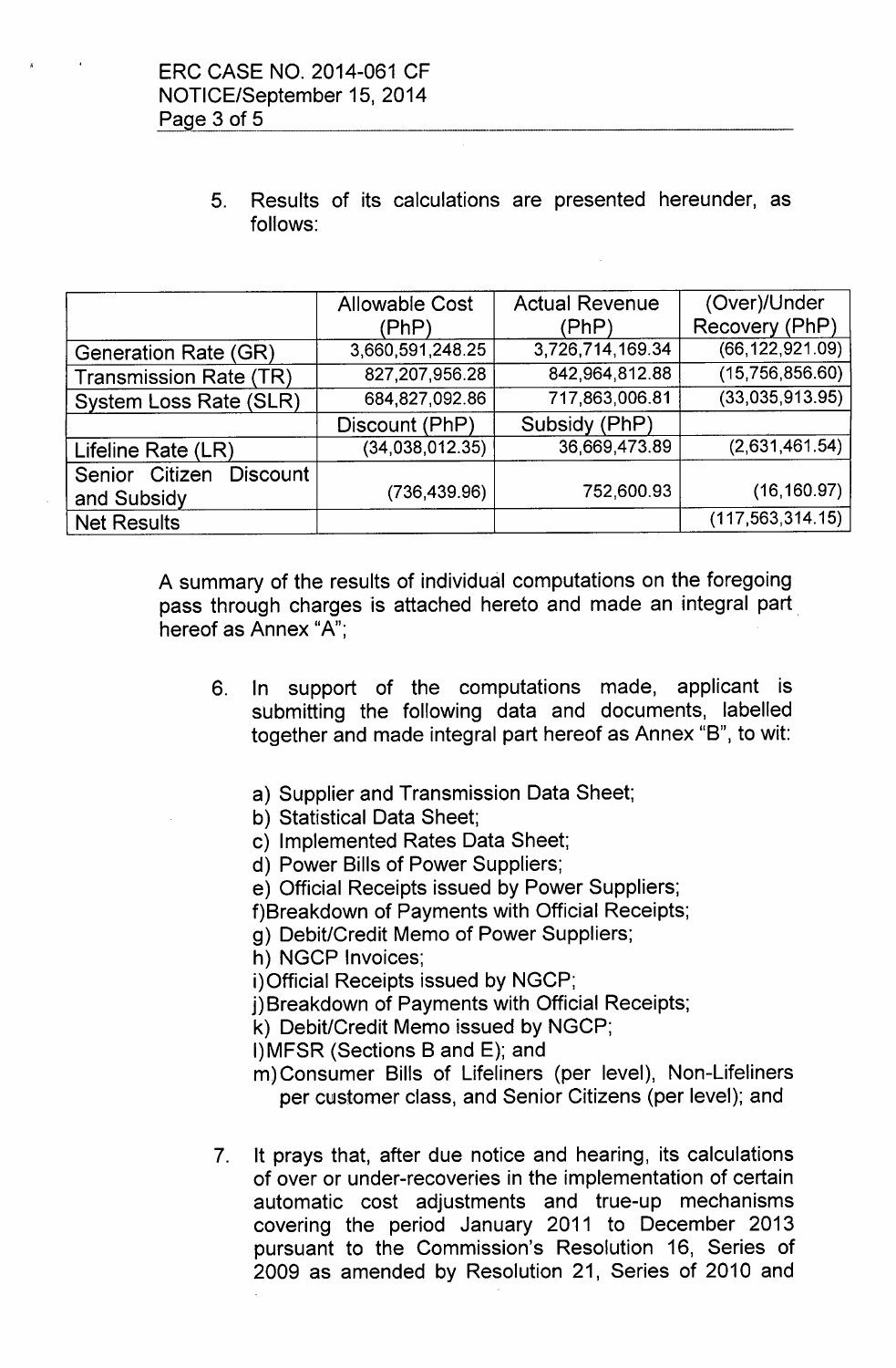Resolution 23, Series of 2011, be confirmed and approved and, it be allowed to refund the over recoveries or collect the under recoveries, as the case maybe, to or from its customers, to wit:

|                                                  | <b>Allowable Cost</b> | <b>Actual Revenue</b> | (Over)/Under       |
|--------------------------------------------------|-----------------------|-----------------------|--------------------|
|                                                  | (PhP)                 | (PhP)                 | Recovery (PhP)     |
| <b>Generation Rate (GR)</b>                      | 3,660,591,248.25      | 3,726,714,169.34      | (66, 122, 921.09)  |
| <b>Transmission Rate (TR)</b>                    | 827,207,956.28        | 842,964,812.88        | (15,756,856.60)    |
| System Loss Rate (SLR)                           | 684,827,092.86        | 717,863,006.81        | (33,035,913.95)    |
|                                                  | Discount (PhP)        | Subsidy (PhP)         |                    |
| Lifeline Rate (LR)                               | (34, 038, 012.35)     | 36,669,473.89         | (2,631,461.54)     |
| Senior Citizen<br><b>Discount</b><br>and Subsidy | (736, 439.96)         | 752,600.93            | (16, 160.97)       |
| <b>Net Results</b>                               |                       |                       | (117, 563, 314.15) |

The Commission has set the application for jurisdictional hearing, expository presentation, pre-trial conference and evidentiary hearing on October 8, 2014 (Wednesday) at ten o'clock in the morning (10:00 A.M.), at the ERC Hearing Room, 15<sup>th</sup> Floor, Pacific Center Building, San Miguel Avenue, Pasig City.

All persons who have an interest in the subject matter of the proceeding may become a party by filing, at least five (5) days prior to the initial hearing and subject to the requirements in the ERC's Rules of Practice and Procedure, a verified petition with the Commission giving the docket number and title of the proceeding and stating: (1) the petitioner's name and address; (2) the nature of petitioner's interest in the subject matter of the proceeding, and the way and manner in which such interest is affected by the issues involved in the proceeding; and (3) a statement of the relief desired.

All other persons who may want theirs views known to the Commission with respect to the subject matter of the proceeding may file their opposition to the application or comment thereon at any stage of the proceeding before the applicant concludes the presentation of its evidence. No particular form of opposition or comment is required, but the document, letter or writing should contain the name and address of such person and a concise statement of the opposition or comment and the grounds relied upon.

All such persons who may wish to have a copy of the application may request the applicant, prior to the date of the initial hearing, that they be furnished with a copy of the application. The applicant is hereby directed to furnish all those making a request with